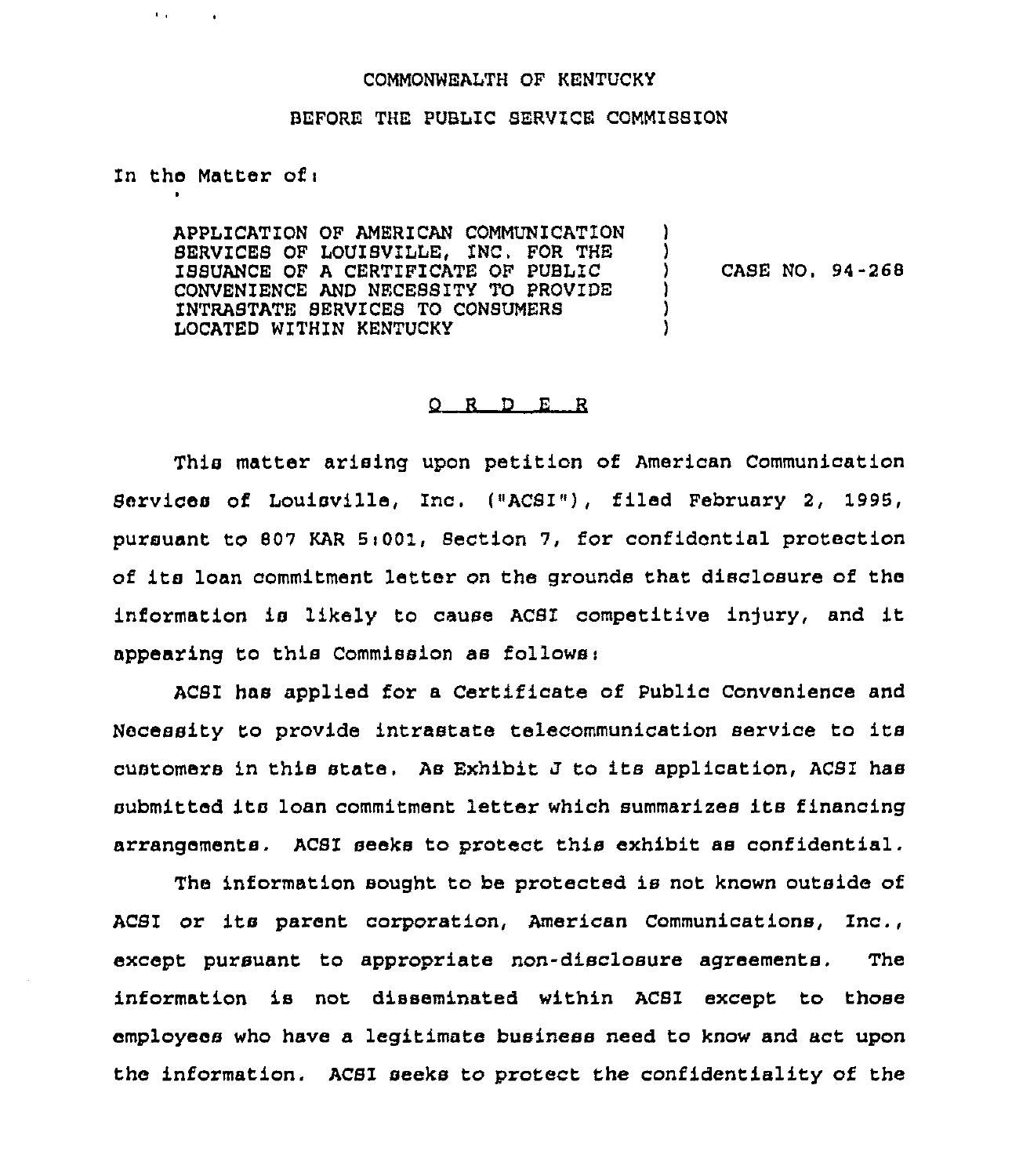information through all appropriate means including the maintenance of appropriate security at its offices.

KRB 61.872(1) requires information filed with the Commission to be available for public inspection unless specifically exempted by statute. Exemptions from this requirement are provided in KRB 61.878(1), That section of the statute cxempts 11 categories of information. One category exempted in subparagraph (c) of that section is commercial information confidentially disclosed to the Commission. To qualify for that exemption, it must be established that disclosure of the information is likely to cause substantial competitive harm to the party from whom the information was obtained. To satisfy this test, the party claiming confidentiality must demonstrate actual competition and a likelihood of substantial competitive in)ury if the information is disclosed. Competitive injury occurs when disclosure of the information gives competitors an unfair business advantage.

ACBI's competitors for the service it seeks to provide are local telephone companies such as BellBouth Telecommunications, inc. and access providers in the Louisville market such as Mid American Cable Corporation, Access Transmission Bervices, Inc., Metropolitan Fiber Bystems, Inc,, and ItelCom Group, Inc. Although the petition alleges that such competitors could use the information sought to be protected in financing their similar services, their petition does not demonstrate how such use of the information would have a detrimental affect upon ACSI. Therefore, the petition should be denied.

-2-